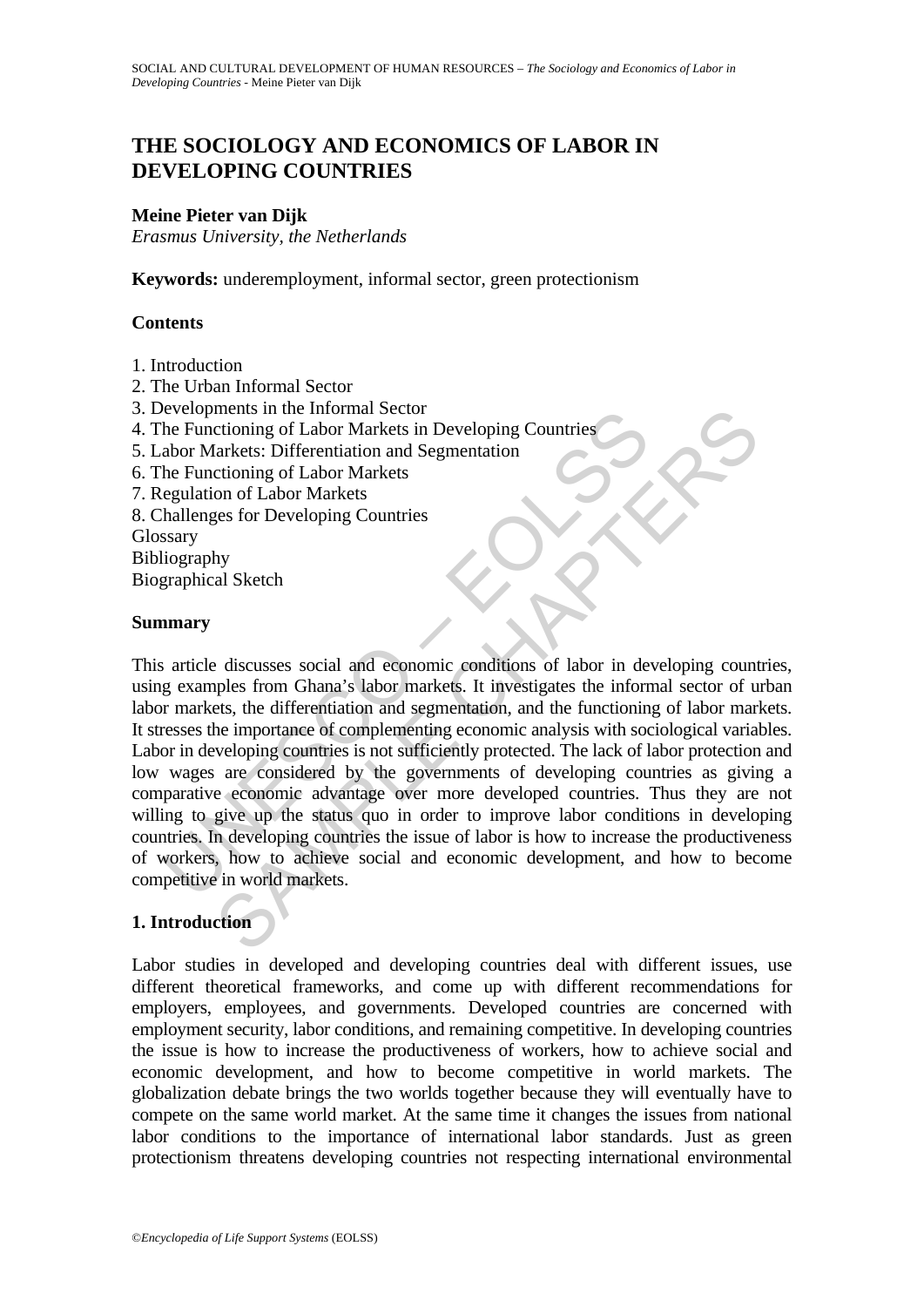standards, red protectionism may try to ban products from developing countries that do not respect international labor standards. This can be illustrated by referring to the child labor debate.

Instead of dealing with all these broad issues, the focus of this contribution will be on the sociology and economics of labor in developing countries. The two disciplines are necessary to understand the specific problems of labor. Economics will help to understand the low productivity of labor in developing countries and sociology the special character of the productive units in these countries. This complementarity will be illustrated by discussing first the importance of the urban informal sector for labor and subsequently the functioning of labor markets in developing countries. Most examples are based on research in North and West Africa.

ist developing countries are facing an employment proble<br>remployment; that is, many people are working, but their work<br>ggh income to lead a decent life. Rapid population growth and limi<br>formal private sector force people t eloping countries are facing an employment problem in terms<br>oyment; that is, many people are working, but their work does not genome<br>onre to lead a decent life. Rapid population growth and limited opportminite<br>private sect Most developing countries are facing an employment problem in terms of underemployment; that is, many people are working, but their work does not generate enough income to lead a decent life. Rapid population growth and limited opportunities in the formal private sector force people to start working for themselves in the so-called informal sector. There is not enough employment in the formal sector and people can hardly afford to remain unemployed, hence they accept marginally productive jobs in the informal or agricultural sector. Depending on a number of specific factors for each country, unemployment or employment with very limited productivity may be very high.

Neoclassical economy would predict that wages would go down in such a case and hence investments would become more attractive and would create more employment. If this is not happening, rigidities in the labor market are said to prevent the necessary adjustment. This can also happen if wages are automatically corrected for inflation or if the minimum wage legislation has put wages at too high a level. Finally, other factors may constrain investments, such as a lack of confidence in the country or structural factors in the economy. Hence the last topic discussed will be rigidities in the labor market in developing countries.

Researchers involved in labor studies often challenge the picture of the flawless functioning neoclassical economy, pointing to the many jobs lost during the 1980s everywhere in the world. Their traditional subjects are the role of trade unions and the importance of labor legislation to protect formal sector employees. Since the end of the 1970s some researchers, inspired by the World Employment Program of the International Labor Organization (ILO), have approached the same topic from the employment angle. They are more interested in micro and small enterprises (in particular in the informal sector) and policies providing opportunities to these economic units, which create so much employment and contribute significantly to economic growth. Others use the same formal– informal sector terminology, but still focus their attention on the labor market.

## **2. The Urban Informal Sector**

The urban informal sector is defined as small and micro enterprises in which the personnel are not registered for social security purposes. Labor-intensive and appropriate technologies are used and skills are not acquired at school. The entrepreneurs operate at irregular markets characterized by full competition. Entrepreneurs in this sector are using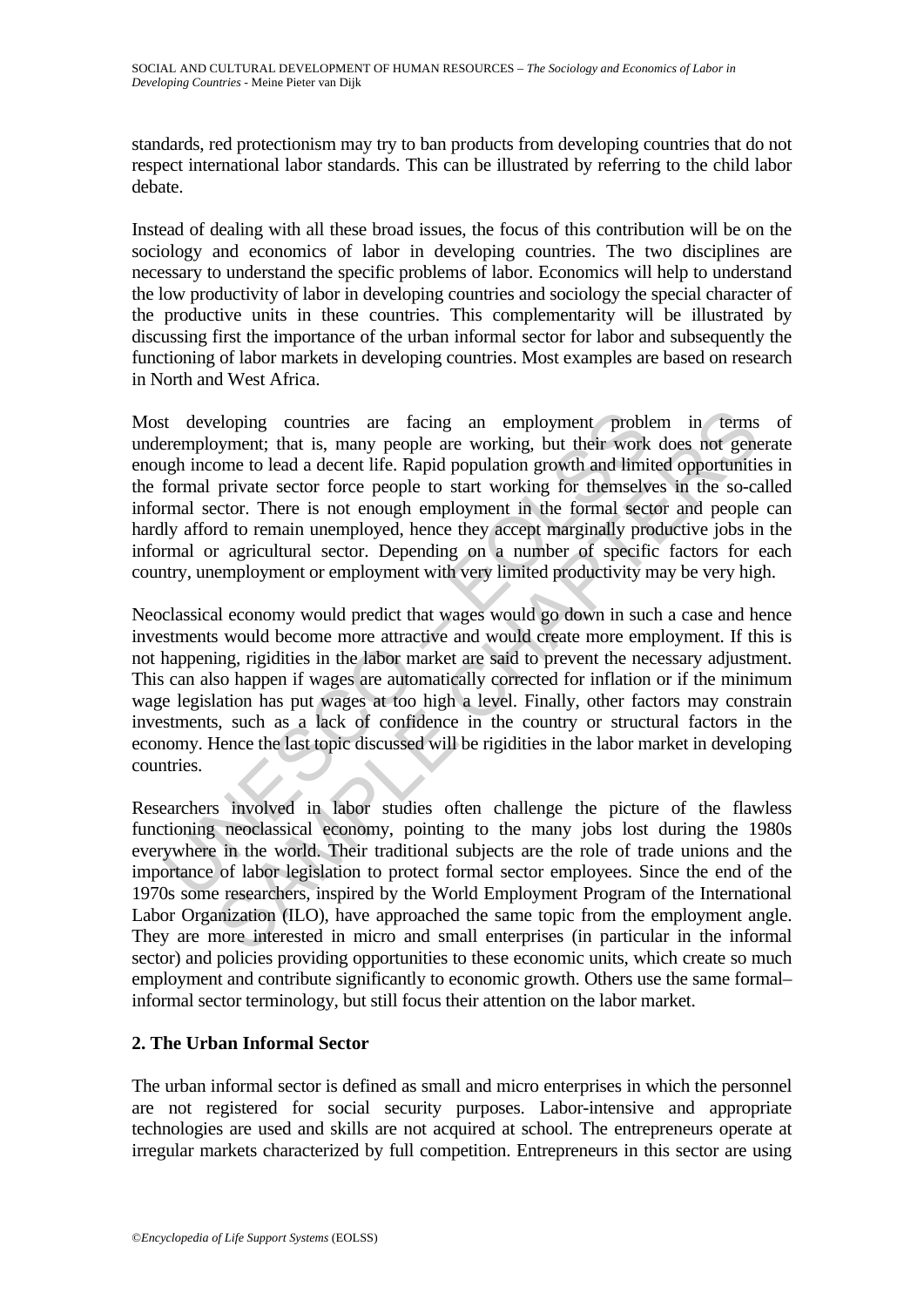different types of informal relations, for example special relations with other entrepreneurs in a cluster or network, special credit arrangements, and different relations with labor and with customers. The apprenticeship period is a short-term labor relation by definition. Usually one needs between three and five years and only a few apprentices continue afterwards as workers. The fees they have to pay to become an apprentice regulate the number of new entrants in the informal sector. In several developing countries, for promising occupations, the fee has increased recently to limit the number of new entrants. However, the status of becoming an independent master still makes it attractive to start on one's own account. A number of these small units work with family labor only. In such cases no salary is paid. It is assumed that girls will help their mothers and be happy just to get food.

external 5 or 10 workers as the informal sector. A stricter definition<br>e who are self-employed (own account workers), in addition to the<br>kers (mostly family members). These definitions are very loose and<br>cutoff point would and the state of the method of the state of the state of the state of the state of the state of the state definition would only ince self-employed (own account workers), in addition to those who are un are self-employed (o The informal sector is not always well defined. Shabaan considers enterprises that hire fewer than 5 or 10 workers as the informal sector. A stricter definition would only include those who are self-employed (own account workers), in addition to those who are unpaid workers (mostly family members). These definitions are very loose and do not specify why the cutoff point would be 5 or 10 workers, nor what would be considered unpaid labor (workers will often get pocket money and food, shelter, etc.). Finally, it is not explained what is so informal about the small enterprises.

The term "self-employed" can still be found in many statistical publications, particularly in former British colonies. The suggestion of this term is that the person is on their own, while many self-employed are using family labor or apprentices as workers, which really makes them small (usually informal) enterprises. The advantage of the self-employed concept is that it forces one to have an eye for the peculiarities of self-employment or entrepreneurship in developing countries.

- - -

> TO ACCESS ALL THE **10 PAGES** OF THIS CHAPTER, Visit: http://www.eolss.net/Eolss-sampleAllChapter.aspx

## **Bibliography**

Breman J. (1976). A dualistic labor market. *Economic and Political Weekly* **II**, Nos. 48, 49, and 50. [Discusses the dualistic structure of the labor market.]

Bryceson D. and Jamal V. (1997). *A Farewell to Farms, De-Agrarianisation and Employment in Africa*. Aldershot: Ashgate. [A collection of articles that discuss de-agrarianization in Africa. The text covers different regions of Africa, from Horn of Africa, sub-Sahara, eastern, and western Africa to southern Africa. The articles examine the depletion of agricultural resources, labor migration, development of nonagricultural sectors, and employment issues.]

Chhibber A. and Leechor C. (1993). Ghana: 2000 and beyond. *Finance and Development* September, 24– 28. [An overview of Ghana's economic development and future plans.]

Piore M. J. and Sabel C. F. (1984). *The Second Industrial Divide*. New York: Basis Books.